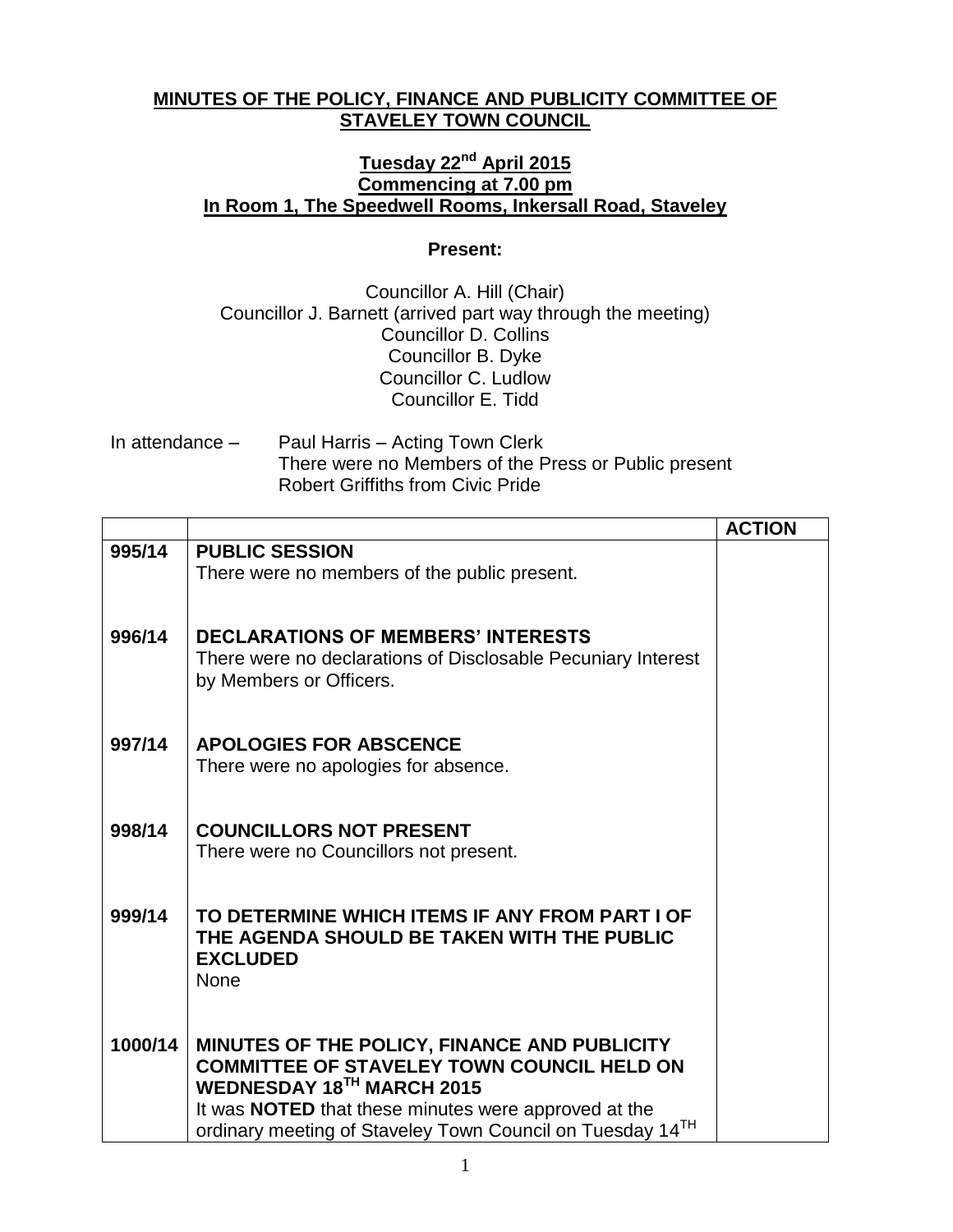|         | April 2015.                                                                                                                                                                                                                                                                                                                                                                                                                                                                                                                                                                                                   |  |
|---------|---------------------------------------------------------------------------------------------------------------------------------------------------------------------------------------------------------------------------------------------------------------------------------------------------------------------------------------------------------------------------------------------------------------------------------------------------------------------------------------------------------------------------------------------------------------------------------------------------------------|--|
|         | It was RESOLVED - That the Policy Finance and Publicity                                                                                                                                                                                                                                                                                                                                                                                                                                                                                                                                                       |  |
|         | Minutes of Staveley Town Council held on Wednesday 18 <sup>th</sup><br>February 2015 be approved as a true record.                                                                                                                                                                                                                                                                                                                                                                                                                                                                                            |  |
|         |                                                                                                                                                                                                                                                                                                                                                                                                                                                                                                                                                                                                               |  |
| 1001/14 | <b>MATTERS ARISING FROM THE MINUTES OF THE</b><br>POLICY, FINANCE AND PUBLICITY COMMITTEE OF<br>STAVELEY TOWN COUNCIL HELD ON WEDNESDAY 18TH<br><b>MARCH 2015.</b><br>Councillor C. Ludlow asked the Acting Town Clerk whether a<br>Trading Account had been set up for the Speedwell Rooms.<br>The Acting Town Clerk informed members that a stock taker<br>would be attending the next Speedwell Rooms Committee<br>where a Trading Account would also be discussed.<br>There were no more matters arising.                                                                                                 |  |
| 1002/14 | <b>CIVIC PRIDE CHRISTMAS LIGHTS</b>                                                                                                                                                                                                                                                                                                                                                                                                                                                                                                                                                                           |  |
|         | <b>Standing Orders were suspended to allow Robert</b><br>Griffiths from Civic Pride to speak to the committee.                                                                                                                                                                                                                                                                                                                                                                                                                                                                                                |  |
|         | Members introduced themselves to Robert Griffiths. He<br>informed members that Civic Pride had a partnership<br>arrangement with a Manchester based company. Civic<br>Prides role in the partnership company was to liaise with<br>clients and deal with any issues/problems on the project. Any<br>technical difficulties, electrically/legally would be dealt with by<br>Civic Pride. Robert informed the Committee that last year the<br>a reduced lighting scheme had been implemented because of<br>budgetary constraints on the Council and he asked members<br>of their opinion of last year's scheme. |  |
|         | Councillor C. Ludlow said they had been very pleased with<br>the lighting display apart from one issue where the lights had<br>gone off in the Market Square, but said it had been dealt with<br>efficiently. Councillor C. Ludlow said if budget permitted it<br>would be nice to extend the lighting displays towards the<br>Church. She felt that there were too many problems with the<br>lighting columns for the lights to extend onto Duke Street.                                                                                                                                                     |  |
|         | Robert Griffiths said the issue was usually more to do with the<br>timers which could either be replaced, or the lighting units be<br>put on a permanent basis and would be switched on all the<br>time throughout the display. He informed members that the<br>Civic Pride displays were now all LED and there would be                                                                                                                                                                                                                                                                                      |  |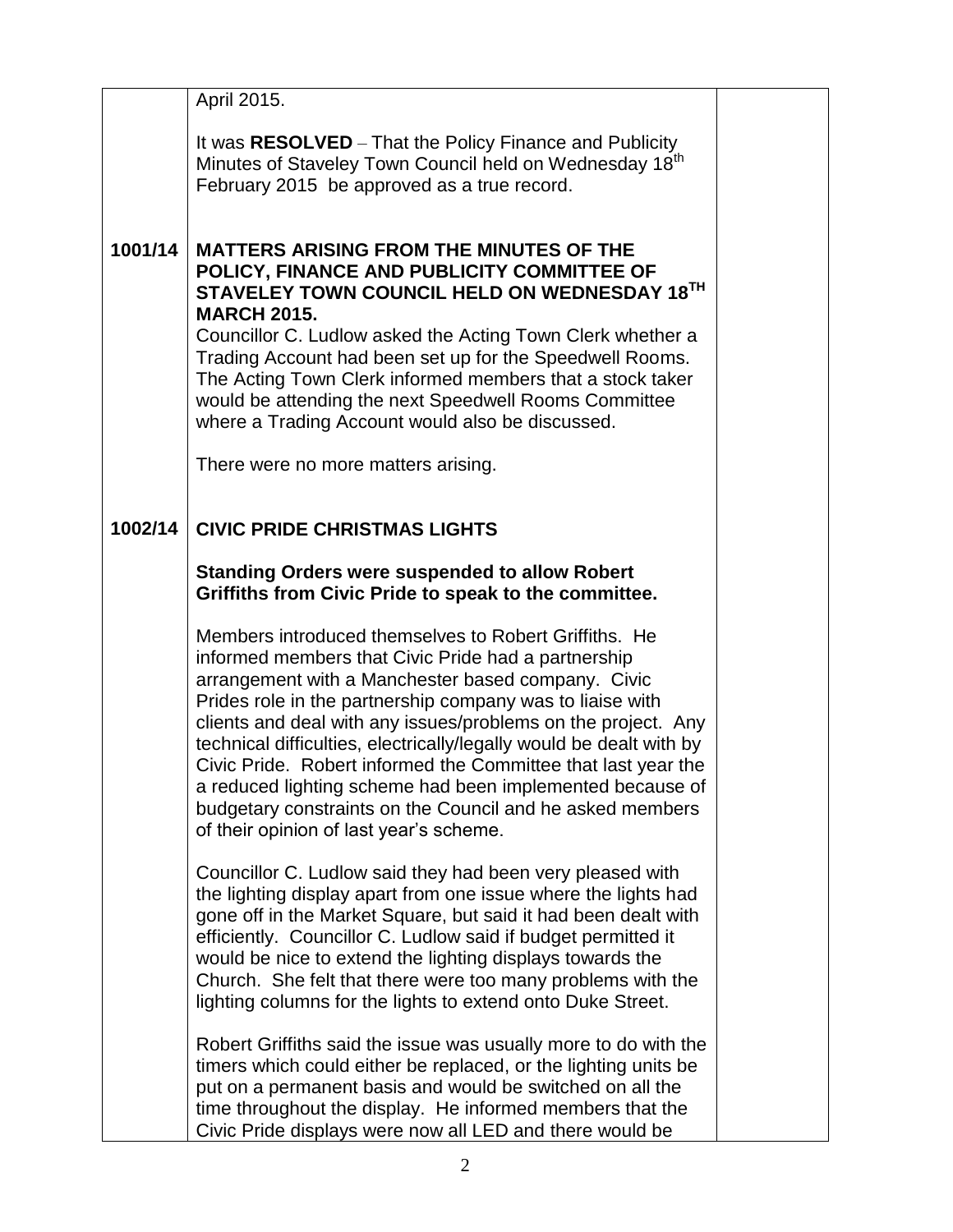dramatically less electric usage compared to past years even though on all day.

Robert Griffiths showed some images of lighting display ideas to Members. Robert Griffiths informed members if Staveley Town Council was happy with the pricing structure (1) the options to change the displays annually would be easy to arrange (2) if they wished to expand the scheme or reduced the scheme from year to year this would neither be an issue.

Robert Griffiths informed members that from Civic Pride's point of view they would like to have an ongoing contract in place. This would help Civic Pride plan and give the best price, with the range of displays that could be offered.

Councillor B. Dyke asked what the scheme had cost last year. Robert Griffiths informed the Committee it had been around £5,000.

Councillor C. Ludlow asked the Chair what budget had been allocated for this financial year for the Christmas lights. The Chair informed Members that at present the budget for the Christmas Lights had increased but may change and could be between £5,000 and £7,000 but informed the Committee that £500 had been set aside separately for a Christmas Tree which would need to be lit.

Councillor C. Ludlow informed the Committee that the Christmas tree supplied last year had been too small. Robert Griffiths asked how big a tree the Council would require informing members that three men should be able to erect a 15 foot tree, any larger would require a crane under health and safety. Robert said Civic Pride would quote to provide tree and lights if required.

Councillor C. Ludlow mentioned about involving businesses within Staveley Town Centre with the Christmas Lights scheme. Robert Griffiths said Civic Pride would be able to supply Staveley Town Council with tree brackets for the businesses, but informed members that the building owner's permission would be needed to erect the brackets. Also it would need to be decided how electricity would be sourced for the displays. Councillor C. Ludlow asked if Robert could cost how much the brackets would be.

The Chair felt that the priority this year was the Christmas lights and tree, but to work on extending the lighting to include businesses in future years.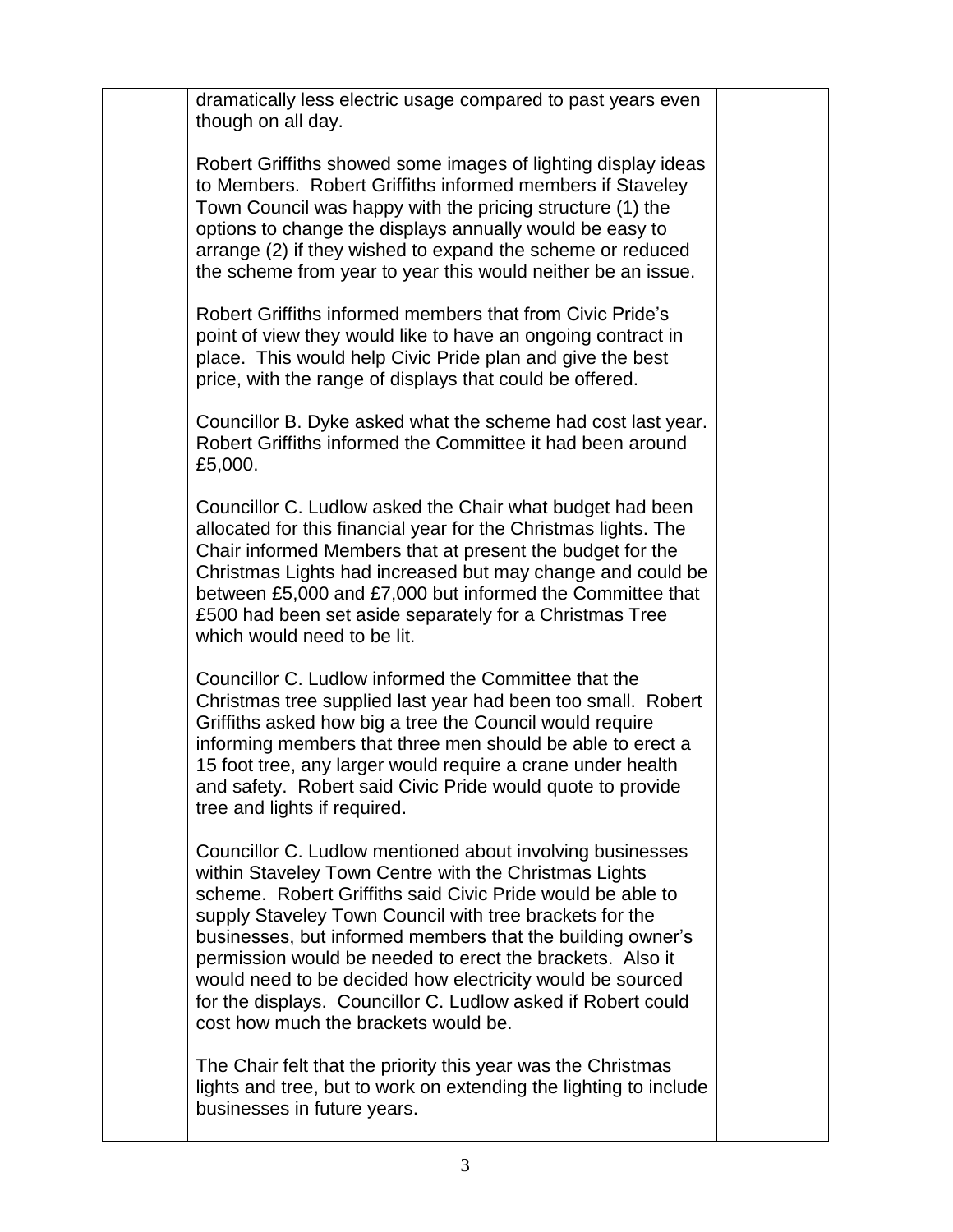|         | Members felt that the way forward was to hire Christmas<br>Lights as there would be no maintenance bills and the lighting<br>displays could be altered annually.                                                                                                                                                  |  |  |  |
|---------|-------------------------------------------------------------------------------------------------------------------------------------------------------------------------------------------------------------------------------------------------------------------------------------------------------------------|--|--|--|
|         | Robert asked if the Christmas Market would be held this year.<br>Councillor C. Ludlow informed him that a date had been fixed<br>as Wednesday 2 <sup>nd</sup> December 2015 for the Christmas Market<br>and Christmas Lights Switch On.                                                                           |  |  |  |
|         | Robert informed members that he would send out quotes and<br>details for hire of lighting displays. Also if members wanted<br>lights to be switched on and off the Council would have to<br>invest in new timers, otherwise the lights would be<br>permanently on.                                                |  |  |  |
|         | Robert suggested that if anyone wanted to purchase the old<br>Christmas lights he would put them in touch with the Council.<br>Members appreciated this. He also suggested whether any<br>of the major businesses in Staveley could contribute towards<br>the lights.                                             |  |  |  |
|         | Robert was thanked for his presentation by members.                                                                                                                                                                                                                                                               |  |  |  |
|         | <b>Standing Orders were reinstated.</b>                                                                                                                                                                                                                                                                           |  |  |  |
|         | It was RECOMMENDED - That Staveley Town Council would<br>hire Christmas lights and receive quotes for hire of lighting<br>displays from Civic Pride.                                                                                                                                                              |  |  |  |
| 1003/14 | <b>FINANCIAL ISSUES</b><br>The Quotation from 1 <sup>st</sup> Galaxy Fireworks was discussed.                                                                                                                                                                                                                     |  |  |  |
|         | It was RECOMMENDED - that the Quotation from 1 <sup>st</sup> Galaxy<br>Fireworks of £4,020 be accepted, and that the date of 31 <sup>st</sup><br>October be confirmed with 1 <sup>st</sup> Galaxy as the date for the<br>display.                                                                                 |  |  |  |
| 1004/14 | <b>HEART OF STAVELEY PROJECT</b><br>The Chair informed members that an informal meeting would<br>be held on Wednesday 29 <sup>th</sup> April with the Heart of Staveley<br>Board, with refreshments available. Councillor J. Burrows,<br>Councillor D. Collins and Councillor T. Gilby would be in<br>attendance. |  |  |  |
| 1005/14 | <b>HEALTH AND SAFETY POLICY</b><br>Members discussed the PAT Testing report for 26 High                                                                                                                                                                                                                           |  |  |  |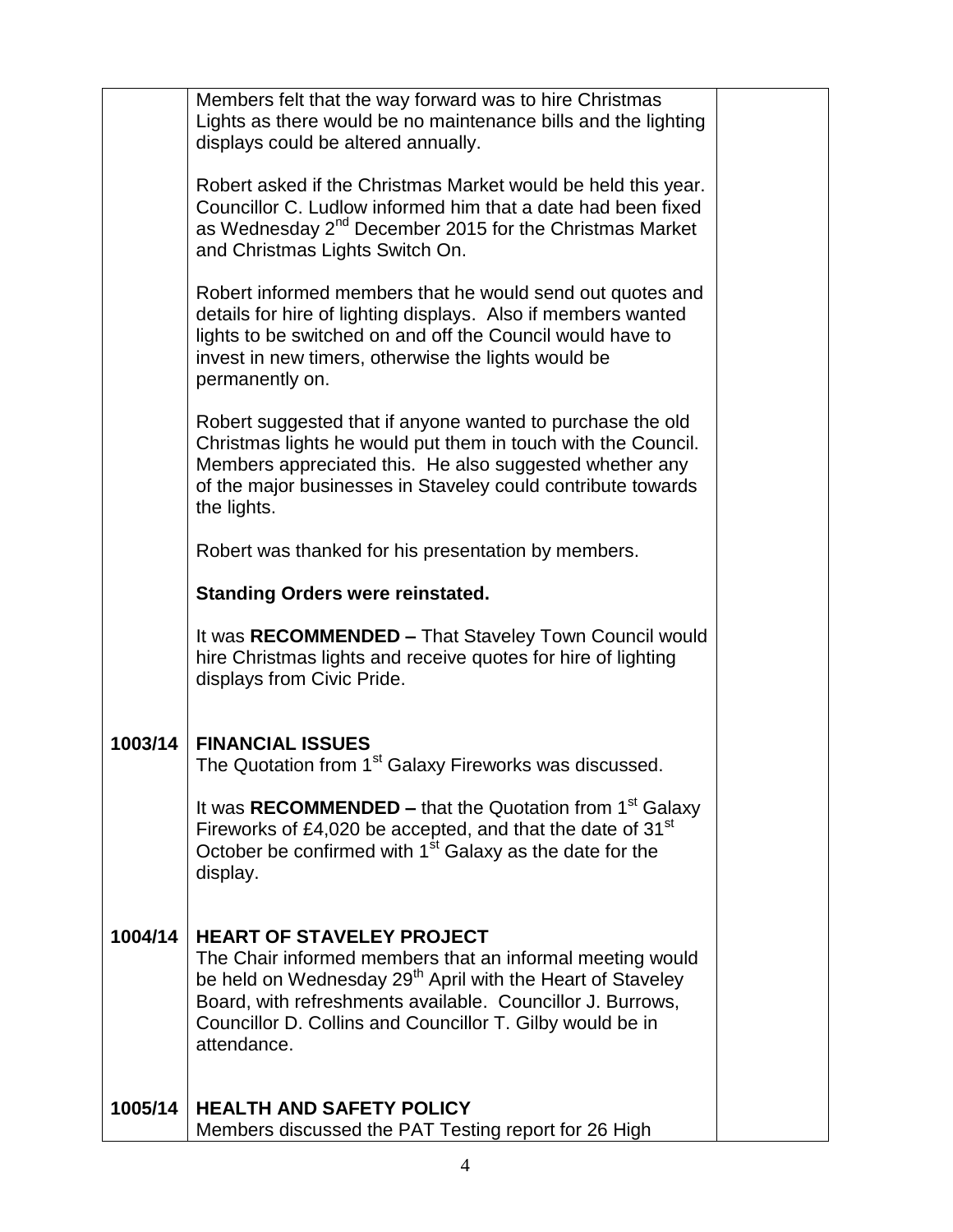|         | Street, Staveley. Two items had failed and it was<br>recommended they be replaced.                                                                                                                                               |  |
|---------|----------------------------------------------------------------------------------------------------------------------------------------------------------------------------------------------------------------------------------|--|
|         | Councillor C. Ludlow informed the Committee that the<br>Glasswasher at the Speedwell Rooms had failed the PAT                                                                                                                    |  |
|         | Test and required to be hard wired in, albeit they could still<br>use it at present as it was on a plug.                                                                                                                         |  |
|         | It was RECOMMENDED – That the PAT Test report on 26<br>High Street be accepted and the items having failed the PAT<br>Test at 26 High Street be replaced.                                                                        |  |
| 1006/14 | <b>APPLICATIONS FOR FINANCIAL ASSISTANCE</b><br>1 <sup>st</sup> Inkersall Rainbows – An appeal for financial assistance<br>had been received and a grant of £200 was requested.                                                  |  |
|         | It was <b>RESOLVED</b> – that more detail be requested from the<br>1 <sup>st</sup> Inkersall Rainbows as to what the monies would be used<br>for before consideration by Council.                                                |  |
| 1007/14 | <b>QUOTATION FOR EXTERNAL SIGNAGE FOR 26 HIGH</b><br><b>STREET</b>                                                                                                                                                               |  |
|         | The quotation from Howson Signs was discussed by<br>Members.                                                                                                                                                                     |  |
|         | It was RESOLVED – That Option 2 – New white fascia in the<br>sum of £400 plus VAT from Howson Signs be accepted.                                                                                                                 |  |
| 1008/14 | <b>QUOTATION FOR WORK TO HEATING IN SPEEDWELL</b><br><b>ROOMS</b>                                                                                                                                                                |  |
|         | Quotes had been received for zoning the heating system and<br>a pump in the toilets at The Speedwell Rooms by DHC<br>Heating Limited.                                                                                            |  |
|         | It was RESOLVED - That the quotes from DHC Heating<br>Limited for the zoning at £1676.41 and the pump at £260.16<br>be accepted.                                                                                                 |  |
| 1009/14 | LETTER FROM MASTIN MOOR COMMUNITY<br><b>ASSOCIATION</b><br>The letter from the Mastin Moor Community Association had<br>been dealt with at the Ordinary Meeting of Staveley Town<br>Council held on 14 <sup>th</sup> April 2015. |  |
|         |                                                                                                                                                                                                                                  |  |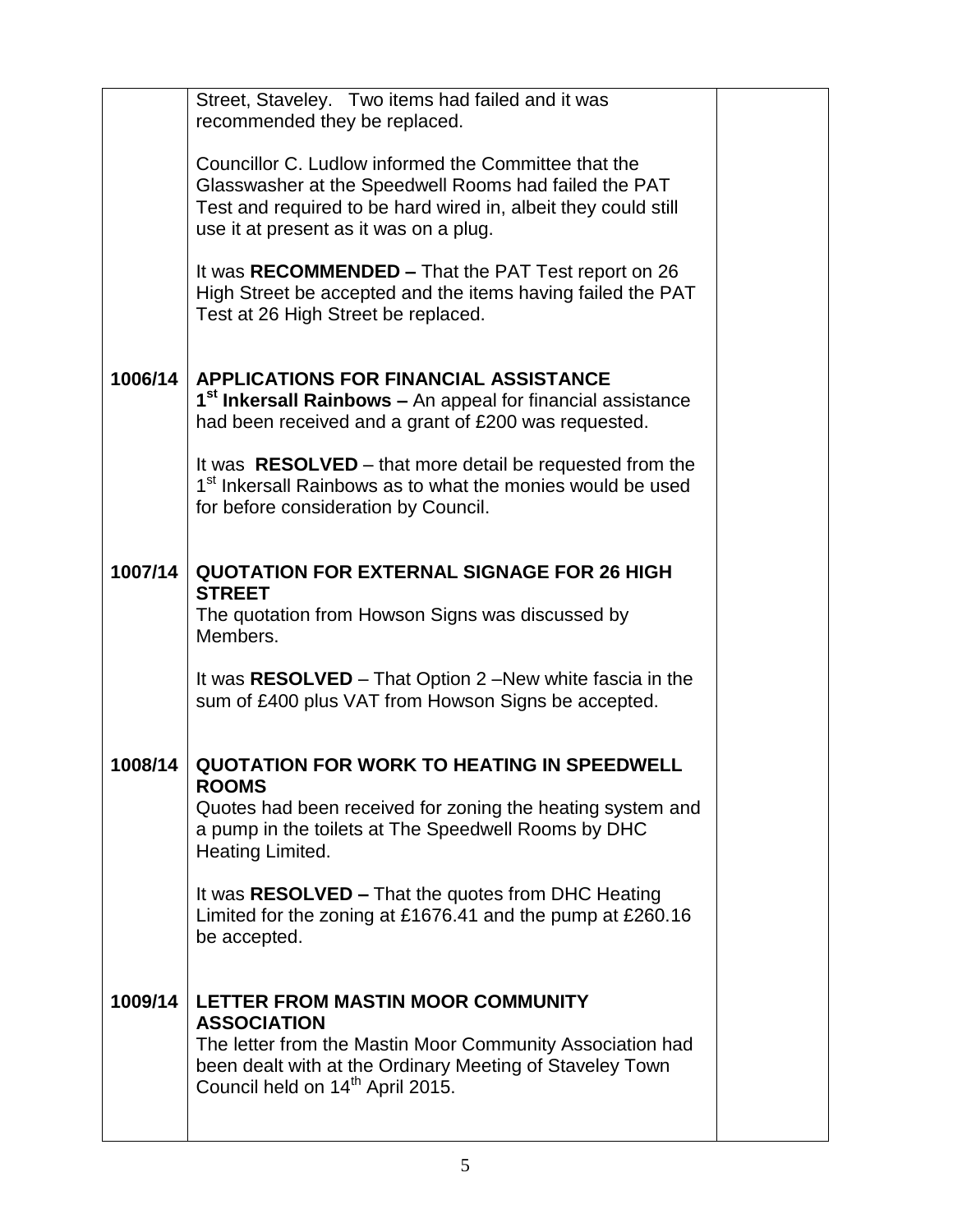| 1010/14<br><b>STAVELEY MARKET</b><br>The Chair informed the Committee that Staveley Market was<br>costing Staveley Town Council a lot of man hours and money.<br>He felt the Market could be sustained as a themed market but<br>felt the people of Staveley no longer required a weekly<br>market.<br>Councillor D. Collins asked when the funding from<br>Chesterfield Borough Council finished on the Market? |
|------------------------------------------------------------------------------------------------------------------------------------------------------------------------------------------------------------------------------------------------------------------------------------------------------------------------------------------------------------------------------------------------------------------|
|                                                                                                                                                                                                                                                                                                                                                                                                                  |
|                                                                                                                                                                                                                                                                                                                                                                                                                  |
|                                                                                                                                                                                                                                                                                                                                                                                                                  |
|                                                                                                                                                                                                                                                                                                                                                                                                                  |
|                                                                                                                                                                                                                                                                                                                                                                                                                  |
|                                                                                                                                                                                                                                                                                                                                                                                                                  |
|                                                                                                                                                                                                                                                                                                                                                                                                                  |
|                                                                                                                                                                                                                                                                                                                                                                                                                  |
|                                                                                                                                                                                                                                                                                                                                                                                                                  |
| The Chair said he had spoken to Andy Bond at Chesterfield                                                                                                                                                                                                                                                                                                                                                        |
| Borough Council regarding any advice he could give on the                                                                                                                                                                                                                                                                                                                                                        |
| Markets. He had said Flea Markets would be the best way                                                                                                                                                                                                                                                                                                                                                          |
| forward and would help with this and the funding would still be                                                                                                                                                                                                                                                                                                                                                  |
| in place but a plan was required.                                                                                                                                                                                                                                                                                                                                                                                |
|                                                                                                                                                                                                                                                                                                                                                                                                                  |
| Councillor B. Dyke suggested holding a continental market on                                                                                                                                                                                                                                                                                                                                                     |
| the same weekend as the Chesterfield Canal Festival, as                                                                                                                                                                                                                                                                                                                                                          |
| there would be ample footfall.                                                                                                                                                                                                                                                                                                                                                                                   |
|                                                                                                                                                                                                                                                                                                                                                                                                                  |
| The Chair informed members that currently only one stall was                                                                                                                                                                                                                                                                                                                                                     |
| being utilised and other stalls were being damaged by                                                                                                                                                                                                                                                                                                                                                            |
| vandals. The Chair suggested that some stalls needed to be                                                                                                                                                                                                                                                                                                                                                       |
| taken down and stored. Councillor H. Elliott was still to liaise                                                                                                                                                                                                                                                                                                                                                 |
| with The Market Attendant to help with market stall uptake.                                                                                                                                                                                                                                                                                                                                                      |
| Councillor C. Ludlow said the barrows and flags had not been                                                                                                                                                                                                                                                                                                                                                     |
| put out recently.                                                                                                                                                                                                                                                                                                                                                                                                |
|                                                                                                                                                                                                                                                                                                                                                                                                                  |
| Councillor C. Ludlow said the Acting Town Clerk needed to                                                                                                                                                                                                                                                                                                                                                        |
| speak with The Market Attendant about getting the market up                                                                                                                                                                                                                                                                                                                                                      |
| and running, otherwise it may have to be closed and the                                                                                                                                                                                                                                                                                                                                                          |
| allocated market hours may be affected.                                                                                                                                                                                                                                                                                                                                                                          |
|                                                                                                                                                                                                                                                                                                                                                                                                                  |
| The Chair informed the Committee that market hours were                                                                                                                                                                                                                                                                                                                                                          |
| allocated to two members of staff.                                                                                                                                                                                                                                                                                                                                                                               |
|                                                                                                                                                                                                                                                                                                                                                                                                                  |
| It was felt that the Market was not providing Best Value and                                                                                                                                                                                                                                                                                                                                                     |
| the money could be put towards other things.                                                                                                                                                                                                                                                                                                                                                                     |
|                                                                                                                                                                                                                                                                                                                                                                                                                  |
| Councillor C. Ludlow suggested that improvement should be<br>seen within six weeks otherwise a decision would have to be                                                                                                                                                                                                                                                                                         |
| made as what to do with the market.                                                                                                                                                                                                                                                                                                                                                                              |
|                                                                                                                                                                                                                                                                                                                                                                                                                  |
| The Chair informed members that the Flea Market was doing                                                                                                                                                                                                                                                                                                                                                        |
| fine and also the indoor Table Top Market but the Tuesday                                                                                                                                                                                                                                                                                                                                                        |
| and Friday Markets were not. The Chair felt that the Market                                                                                                                                                                                                                                                                                                                                                      |
| had not been pushed and encouraged by officers within                                                                                                                                                                                                                                                                                                                                                            |
| Staveley Town Council, and they wanted it to fail.                                                                                                                                                                                                                                                                                                                                                               |